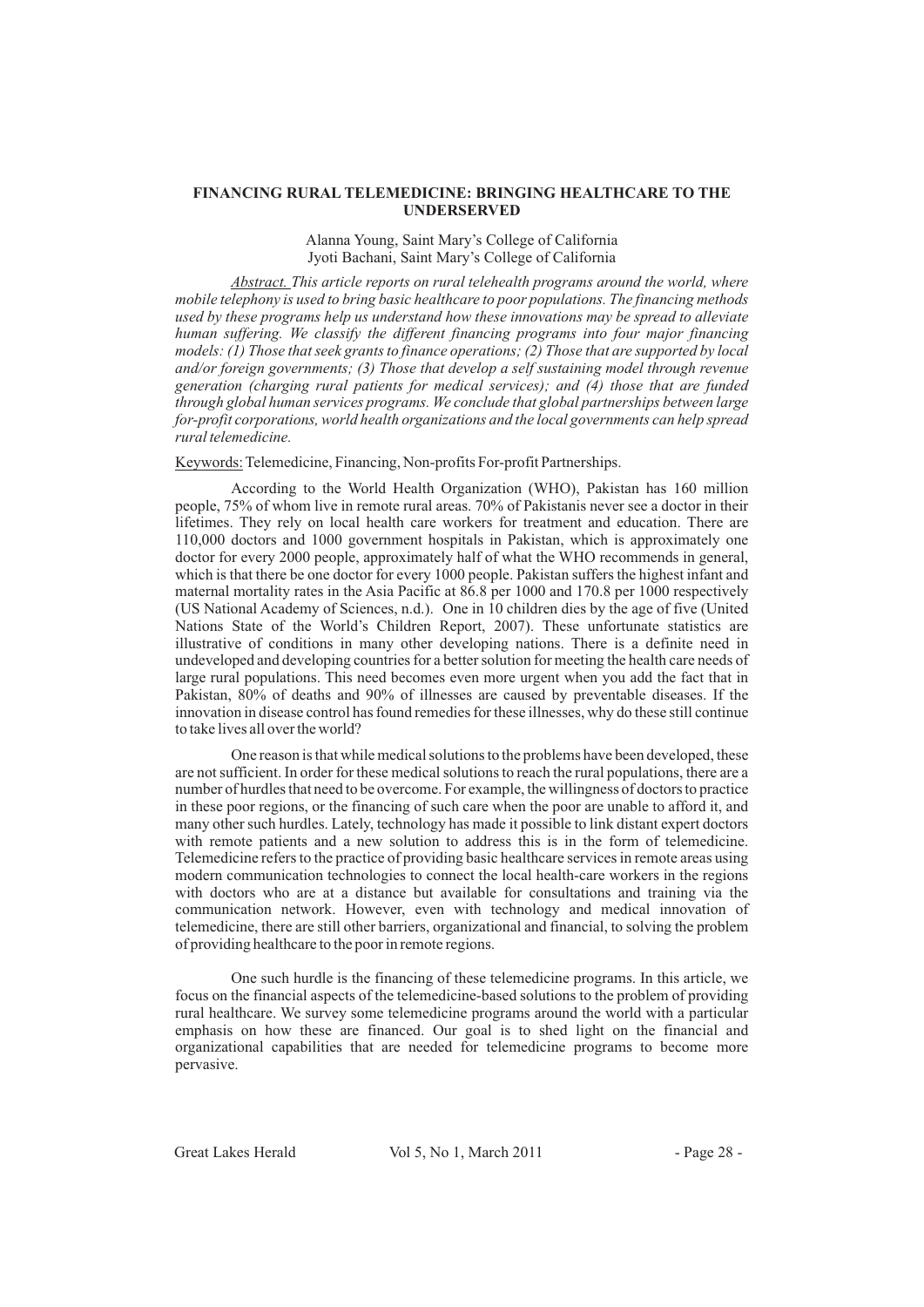#### **WHAT IS TELEMEDICINE?**

In this section, we summarize some of the different definitions of telemedicine, and provide the background on how this integration of medicine and technology has created the pioneers who are using it to address the problem of lack of healthcare in rural areas. We describe the types of organizations we selected for this study and what they do in general. This background will provide the basis for our core focus, which is to study the impact of the financial models on the overall dynamic capabilities of these organizations to meet their goals. One definition of telemedicine is: "…the use of modern information technology, especially two-way interactive audio/video communications, computers, and telemetry, to deliver health services to remote patients and to facilitate information exchange between primary care physicians and specialists at some distance from each other" (Darkins & Cary, 2000, p. 2). The Institute of Medicine of the National Academy of Science defines telemedicine as "the use of electronic information and communication technologies to provide and support health care when distance separates the participants". This can be as simple as two physicians talking over the phone about a case or more sophisticated video conferencing where real time clinical assessments take place. The federal Office for the Advancement of Telehealth defines telehealth as "the use of electronic information and telecommunications technologies to support long-distance clinical health care, patient and professional health-related education, public health and health administration." Telemedicine only refers to providing medical services, whereas telehealth is a broader term that encompasses telemedicine and non-clinical applications such as education and research. For our purpose, we focus narrowly on telemedicine programs serving unmet basic healthcare needs in the under-developed parts of the world; so we will use the term telemedicine to incorporate both these aspects of delivering care as well as training and education.

The earliest form of bringing healthcare to the remote rural populations was to set up remote clinics or have traveling doctors. Distance and cost involved in this meant that aid organizations and governments were only able to treat limited portions of the rural population. With rapid developments in information and communication technologies and the increasingly affordable costs at which these are available, the distance between the urban and developed parts of the world and the remote and rural parts in the developing world have become less important for bringing health care at a distance. Instead of remote clinics or traveling doctors, now healthcare workers are able to use telemedicine to treat villagers in rural areas. With the introduction of telemedicine, the citizens of rural villages are able to connect to a network of doctors and specialists remotely through an intermediary like a community based health care worker equipped with a mobile device and basic training on medical treatment and care. Telemedicine makes distance and road access irrelevant, spreads the bandwidth of a single specialist across thousands of patients, and is low to no cost for patients.

Since the early 1990's health care professionals in the United States (US) began implementing technology to better share information within and across medical networks. The increasing use of technology created the innovation of telemedicine. It is widely used in many other aspects of practice of medicine today. Within the US, there are many organizations, such as, the American Telemedicine Association, Association of Telemedicine Service Providers, the Centre for Telemedicine Law, the Federal Office for the Advancement of Telehealth, the Telemedicine Information Exchange, which exist to promote and facilitate the use of telemedicine. Even at the state and local levels, there are chapters for telemedicine; for example, in California, one can reach out to the California Telemedicine and eHealth Centre at www.cteconline.org. Our analysis focuses only on a special segment of the use of telemedicine, which is directed towards solving the problem of providing basic healthcare to the poor populations in remote rural regions of the under-developed parts of the world. The organizations we survey are the pioneers in that domain.

The telemedicine programs that we surveyed are managed by organizations committed to improving health care in a rural area. The telemedicine program operators

Great Lakes Herald Vol 5, No 1, March 2011 - Page 29 -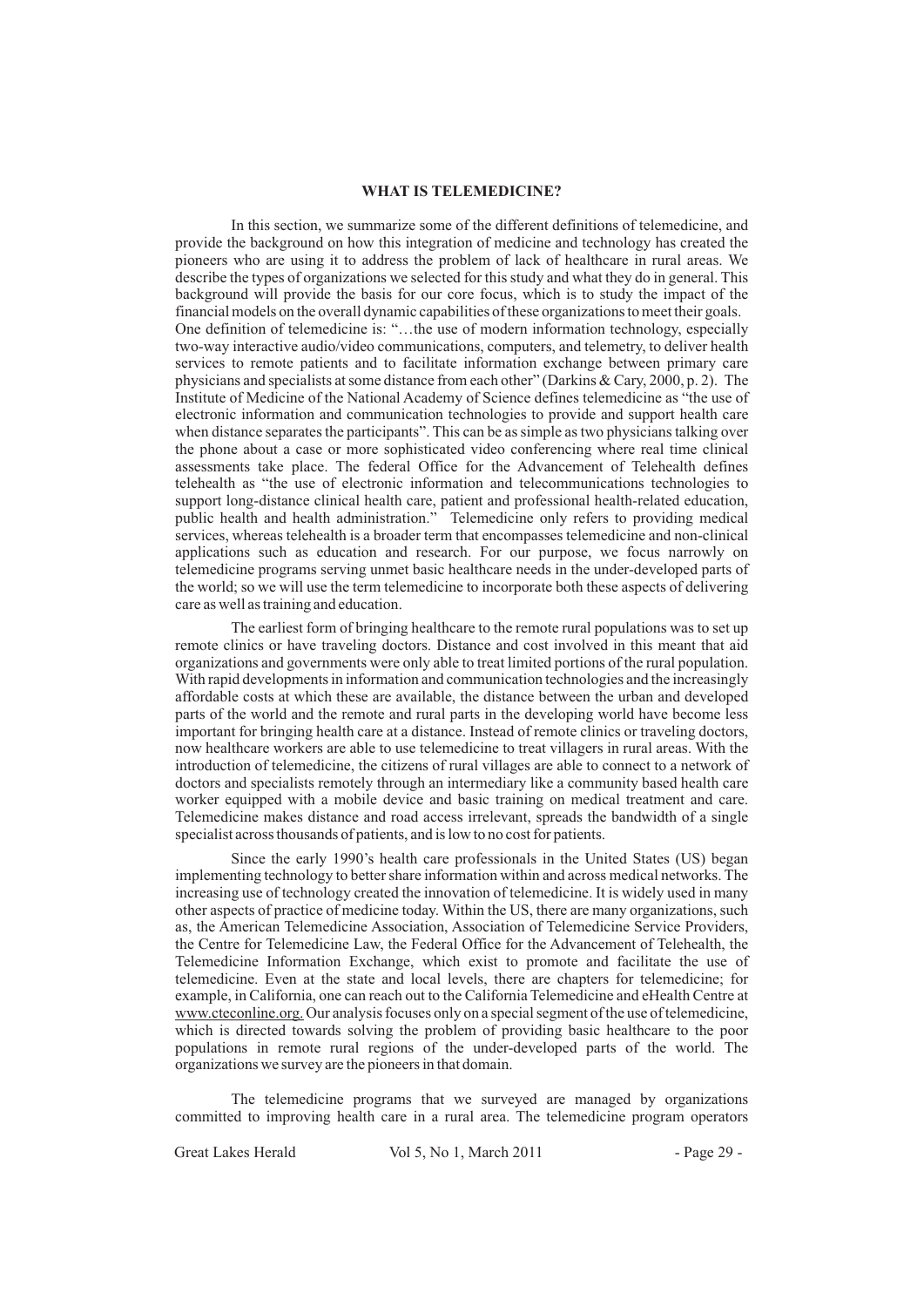perform several functions. These organizations recruit individuals already living in the rural area to become community-based health care workers. The organization provides initial training to the field workers, and supplies them with hand-held mobile devices (such as PDA's) to be used to collect medical information from patients. Medical records collected during patient consultations by the field worker are transmitted wirelessly to the telemedicine program operator. The organizations also locate and organize a network of medical professionals willing and available to do several functions. The program operator transfers the medical records to a medical professional who is able to diagnose and treat the ailments of the rural patient who may potentially be thousands of miles away. After reviewing patient cases electronically, the doctor or specialist sends the treatment instructions back to the telemedicine operator who in turn passes the directions back to the local community-based health care worker's mobile device so that he or she can ultimately treat the patient. The telemedicine operator is wirelessly connecting the rural patient with a doctor or specialist in another location. The medical professionals offer continuing education to the field health care workers with whom they communicate, they review the medical records of the rural patients, they provide treatment instructions to the field workers, they may also offer follow up care.

As mobile technology has become more established and affordable, telemedicine programs have grown more popular with governments, public health officials, and medical research communities as they serve an unmet need in innovative ways. These programs address one of the most basic and challenging health care problems faced by large segments of human population. Our survey provides some evidence that the manner in which these programs are funded can have a significant impact on their success. For an innovation to succeed, there are multiple capabilities needed. Telemedicine programs have come about based on welldeveloped medicine and technology knowledge, but their success may depend on dynamic capabilities in the area of financial models used to fund these programs. In the next section, we provide the specific details of the organizations we surveyed, while elaborating how these different programs have been funded.

# **FINANCING TELEMEDICINE PROGRAMS**

The information we provide in this section was gathered from public sources. We researched different public sources, library databases, academic journals, the internet, and telemedicine associations mentioned earlier, to find information on telemedicine programs delivering rural healthcare to remote populations. We gathered all data that we could find that would help us investigate these organizations, be it their operational structures, the kinds of services they deliver, the size of their operations, performance metrics, and specially how they are financed. At this time, there are only a handful of these pioneering organizations, and information about them is difficult to find. Financing and performance information was even more difficult to find.

We gathered information on as many of these as we could find. There are a few telemedicine programs that have been actively addressing the large and growing unmet need for rural healthcare in many remote parts of the world. These programs are spread out in different remote areas of the under-developed parts of the world. There is not much information available about them, and even less about their internal financing or operations or performance metrics. We think this is one of the reasons why our study is important, as it can even be helpful to these very organizations as they pioneer this important work.

Amongst the programs we investigated, we found that different programs used different methods to fund their operations. We found it useful to categorize these into four major types of financing models. These are described in more detail in this section, and are labeled as: (1) Grant seeker model (2) Local and/or foreign government supported (3) Self-sustaining through revenue generation (charging rural patients for medical services), and (4) funded by the global human services programs. These are representative, not comprehensive, ways of financing

Great Lakes Herald Vol 5, No 1, March 2011 - Page 30 -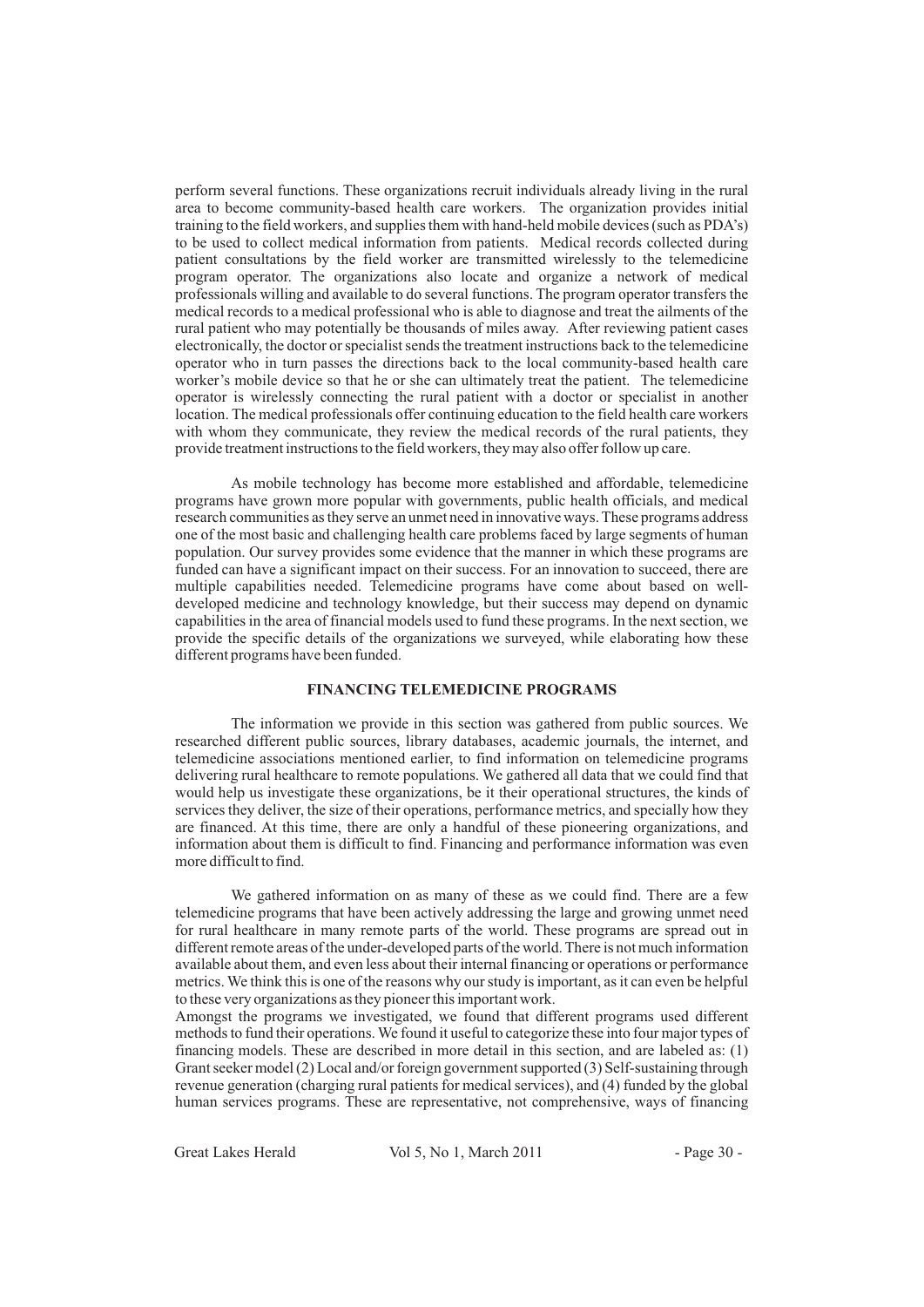# **Exhibit A**

| Financing<br>Model    | Start Date/<br>Program                | Countries                    | Funding<br>(USD)                                                                                                                   | Funding<br>Sources                                             | Patients<br>Treated                     | Website/Notes                                                                                                       |
|-----------------------|---------------------------------------|------------------------------|------------------------------------------------------------------------------------------------------------------------------------|----------------------------------------------------------------|-----------------------------------------|---------------------------------------------------------------------------------------------------------------------|
| Grant<br>Seeker       | Name<br>7/2008<br>Tele-Health<br>Care | Pakistan                     | <b>USAID-</b><br>\$38,325<br>HEC-<br>\$110,000<br>ISIF-<br>Unknown                                                                 | USAID,<br>ISIF, HEC                                            | 250<br>patients/<br>day                 | www.tele-<br>healthcare.org                                                                                         |
| Government<br>Funded  | 2005<br><b>UHIN</b>                   | Uganda                       | Unknown                                                                                                                            | <b>IDRC</b>                                                    | 1 million<br>since<br>2005              | www.healthnet<br>.org/uhin                                                                                          |
| Government<br>Funded  | 2006<br><b>MHIN</b>                   | Mozambi<br>que               | Unknown                                                                                                                            | <b>IDRC</b>                                                    | Unknown<br>66<br>facilities             | www.healthnet<br>.org/mhin                                                                                          |
| Self-<br>Sustaining   | 2003 Pilot<br>Jiva Tele<br>Doc        | India                        | <b>Initial</b><br>Grant<br>from<br>Soros-<br>Unknown<br>\$1million<br>cash<br>positive<br>in 2006<br>from<br>franchisi<br>ng model | <b>Soros</b><br>Foundation<br>(Pilot)<br>Franchisin<br>g model | 9 million<br>patients/<br>year,<br>2006 | http://www.inf<br>$\overline{\text{osci}}$ -<br>journals.com/d<br>ownloadPDF/<br>pdf/ITJ3276 6<br>gg4DgSKcD.p<br>df |
| Global<br>Partnership | 2008<br>Technology<br>Partnership     | 24<br>countries<br>in Africa | \$2<br>million<br>initial<br>investme<br>nt<br>Unknown<br>additional                                                               | <b>IN</b><br>Foundation<br>Vodafone<br>Foundation              | Unknown                                 | www.datadyne.<br>org/about                                                                                          |
| $V \alpha v$          |                                       |                              |                                                                                                                                    |                                                                |                                         |                                                                                                                     |

Key:

HEC= Higher Education Commission of Pakistan

IDRC= International Development Research Centre, Ottawa, Canada

ISIF= Information Society Innovation Fund

MHIN= Mozambique Health Information Network

UHIN= Uganda Health Information Network, USAID= United States Agency for International Development

Exhibit A above provides a comparative matrix summarizing the key features of these organizations and the four different types of financing models. Using a short case-study format, we further describe each of these different telemedicine programs. Consider the conjecture that understanding the implications of each of the financing models is crucial to sustaining and expanding any telemedicine program. There is very little data available by way of performance metrics or size of these various programs. To our knowledge, this is the first survey of such programs. Therefore, to make our argument, we use various proxies of size such as number of patients served or number of doctors enlisted with the program or expansion or growth of the programs. Through this research, we show how the innovations in technology or medicine alone are not adequate to solve the many problems of lack of access to healthcare. Innovations in financing and organizing are a key differentiator of how these innovations work together in order to provide solutions to a real problem.

Great Lakes Herald Vol 5, No 1, March 2011 - Page 31 -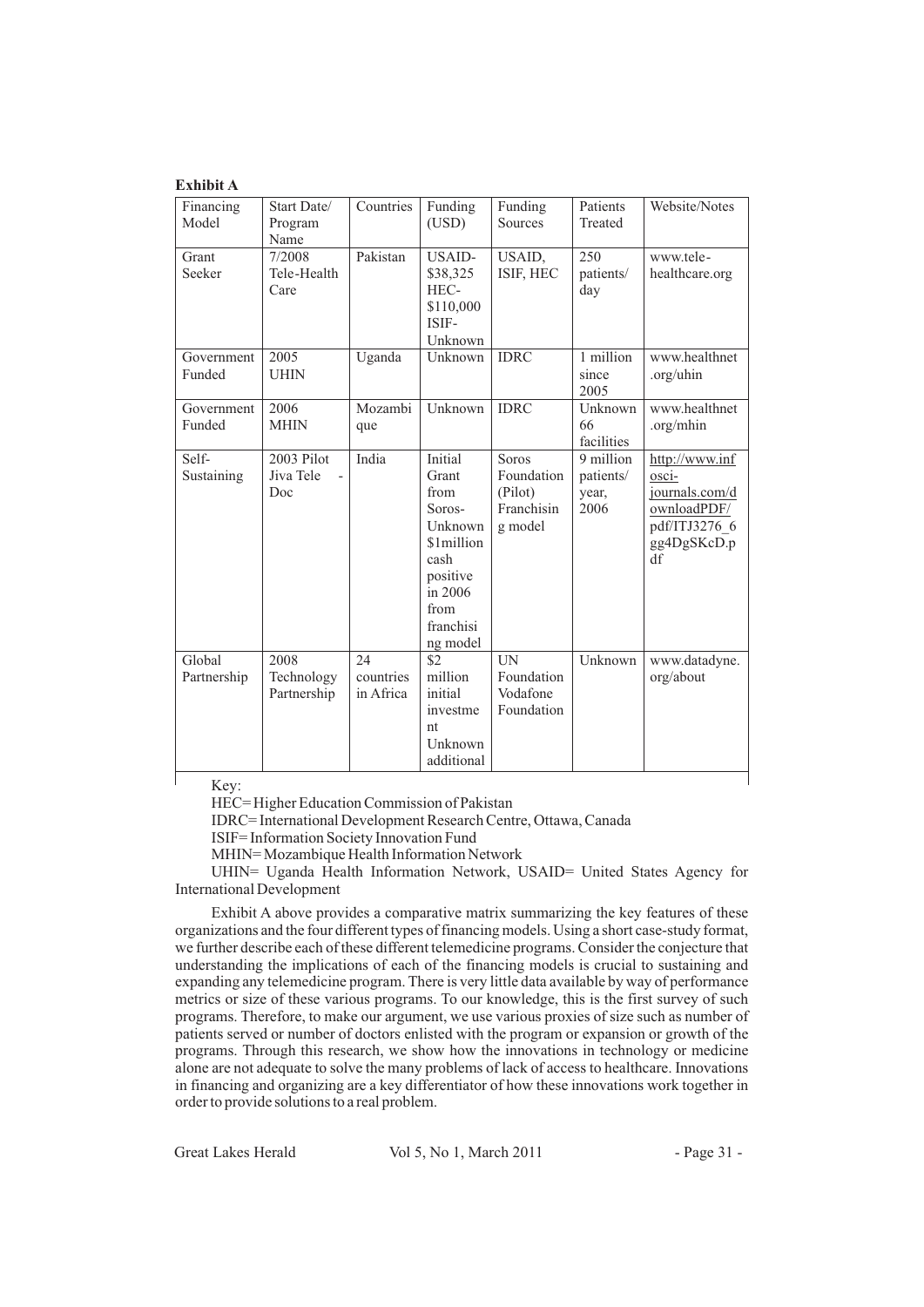#### **Grant Seeker Model: Tele-HealthCare in Mardan, Pakistan**

In 1994 Pakistan introduced a program called the Lady Health Workers or LHW's. This program was to be managed by the government's National Program for Family Planning and Primary Health Care and planned to hire 100,000 LHWs to serve in 130 districts in Pakistan (GSMA Development Fund, n.d.). The LHW program was intended to serve two purposes: to treat the rural population of Pakistan where doctors were not available, and to act as medical resources for women who were not seeking medical care from male doctors as it was not traditionally acceptable for them to do so. LHW's received training and were then dispatched to their rural territories. LHWs struggled to maintain contact with their supervisors because of the distance. They also could not easily refer serious cases to seek emergency medical attention, because of the remote locations.

In 2008, a partnership was formed between Mobilink, the GSMADevelopment Fund, the UNFPA and Pakistan's Ministry of Health, with the goal to bring mobile technology to the LHWs. They issued mobile phones and PDA's to the LHWs with the expectation that this would help improve the care they provide. However, this only got mixed success because there was no central authority designated to provide timely ongoing medical oversight, guidance, and education for the LHWs.

In July 2008, a pilot telemedicine program in Skardu, Balistan, Pakistan was completed and the partnership applied for and was awarded grants from the United States Agency for International Development (USAID) and the Higher Education Commission of Pakistan (HEC). Thus began the Tele-HealthCare program, which is now managing a telemedicine program in rural Mardan, in the North West Frontier Province of Pakistan. The Tele-HealthCare program treats approximately 250 patients per day.

Tele-HealthCare's mission in Mardan is to leverage the existing field staff (LHW) and Information Communication Technology (ICT) to provide better quality care to patients served by the LHWs. Tele-Health Care has built a network of doctors from Pakistan and America, mostly doctors of Pakistani descent living inAmerica. The medical data collected by the LHWs in the field is entered into their mobile devices and transmitted to a central location. An internet based and mobile ready telemedicine network has been developed in Jakora, and it serves to connect the LHWs in Mardan with the doctors and specialists in urban Pakistan or abroad, by transferring the data collected in the field to these specialists. The program uses SMS (Short Messaging Service), MMS (Multimedia Messaging Service), GPRS/Edge, and VSAT. In addition to collecting and transferring patient data, LHWs are able to listen to recorded trainings and watch videos from their mobile devices. This program has trained 50 LHWs in Mardan. There are hopes to expand the project, provided additional funding can be obtained.

The USAID and HEC grants received in 2008 totaled US\$149,325. In 2009, Tele-Health Care received an additional grant from the Information Society Innovation Fund, a grants program aimed at stimulating creative solutions using ICTs for meeting the development needs in the Asia Pacific region. The USAID funding is expected to last until the end of June 2010. Other grants will need to be renewed or replaced for operations to continue past this expiration. For Tele-HealthCare, continuing regular operations within the existing footprint is totally dependent on the grants, and it is at risk when grants expire. The possibility of expanding health care services beyond its present footprint is not very likely either. Once the grant expires, the program may have to be shut down, unless new sources of funding are secured. Thus, this case illustrates how even successful programs that depend solely on grants are very vulnerable. We can conjecture that the grant seeker tele-medicine programs face significant uncertainty associated with being wholly dependent on whether or not new financing will be secured.

# **Government Funded Model: Health Information Networks in Uganda and Mozambique.**

The next two organizations are similar in that they share the same technology, funding source, and operational model. Uganda Health Information Network (UHIN) and Mozambique Health Information Network (MHIN) are funded by the International Development Research Centre, Ottawa, Canada (IDRC), and rely on software from AED

Great Lakes Herald Vol 5, No 1, March 2011 - Page 32 -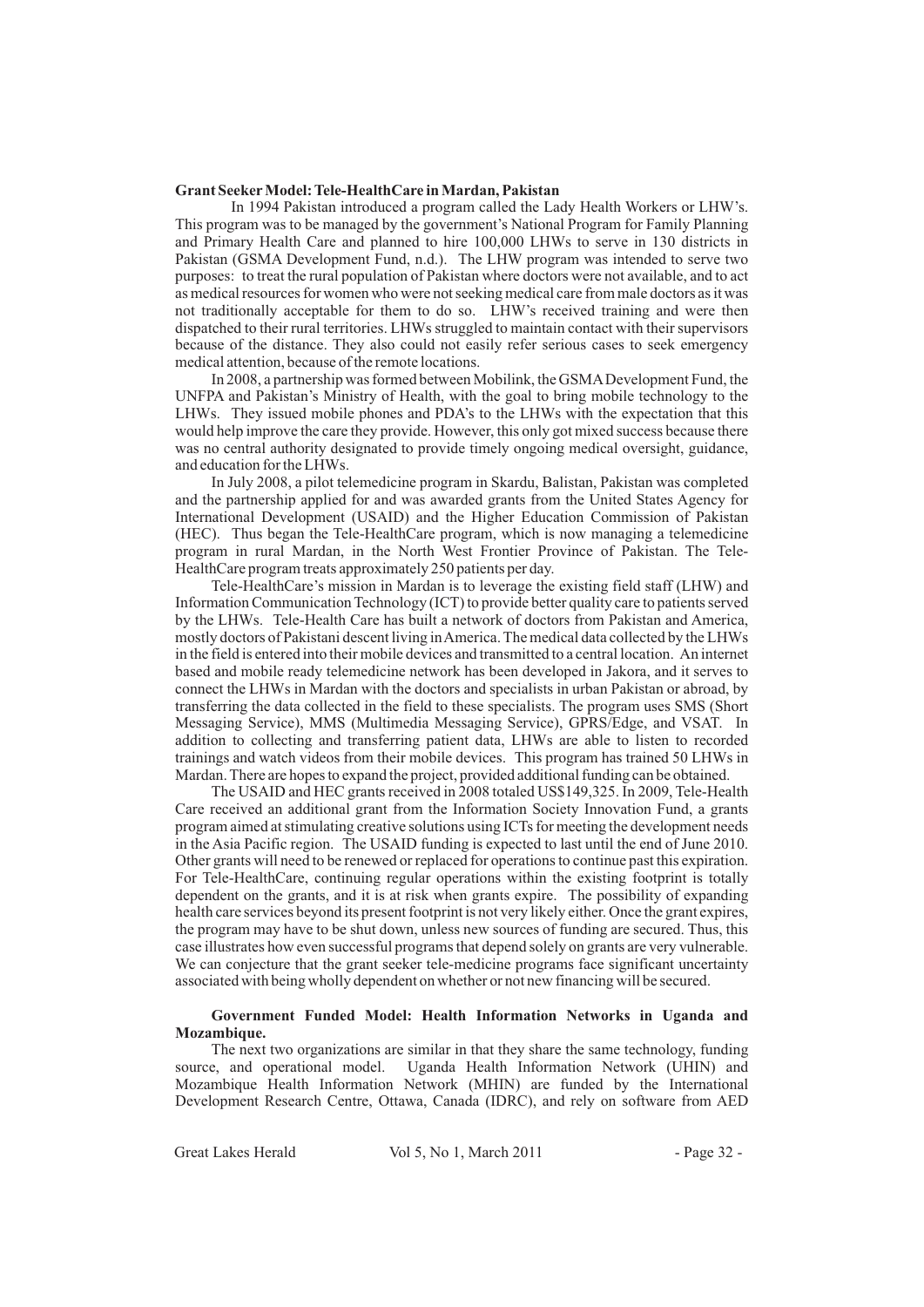SatelLife. In Uganda, AED SatelLife programmed PDA devices with software capable of collecting patients' medical information and dispatched them to 600 health workers in Rakai, Mbale, Manafwa, Lyantonde, and Bududa. Data are transferred to and from these PDAs wirelessly at African Access Points (AAP) developed by AED SatelLife and through a server in Kampala. The health workers collect medical information from patients during a consultation and enter it into their PDAs. "They then upload that data and e-mails they need to send to AAP via infrared, Bluetooth or wi-fi at a rural health facility. The AAP sends the data and messages over the cellular network to the server in the capital, which routes them to the correct recipients and sends back messages, data, and health information clinicians need. For Uganda, which has one of the highest burdens of disease in the world but also some of the best cellular telephone coverage in Africa, the marriage of handheld technology and cellular telephony represents a watershed moment in the battle against information poverty" (AED SatelLife- Uganda, n.d.). The data collected are both transferred to District Health Offices that use them to measure illnesses, produce statistical reports, and monitor drug usage and stock, and to tier one medical personnel (doctors, nurses, and clinical officers) to review patient records and transmit treatments back to field health workers. UHIN operates in 5 districts and has serviced over 1 million people in Uganda since 2005 (AED SatelLife- Uganda, n.d.). Like Tele-HealthCare in Pakistan, UHIN uses the mobile network to provide continuing education to all medical personnel and field workers.

MHIN is similar to UHIN except there is a higher level of integration between the data that are collected from the health workers in the field, and the District Health Offices that receive them. The Ministry of Health of Mozambique (Ministério de Saúde, MISAU), absorbs the data from the District Health Offices, reviews them, and then determines the appropriate education and training that should be transmitted through the wireless network to the field health workers based on the concentration of various medical conditions reported. Health workers are then provided with especially relevant training to treat the conditions they are encountering most often (AED SatelLife- Mozambique, n.d.). MHIN began operations in 2006 and operates in 66 health facilities in Chockwe, Manjacaze, Morrumbene, Namacurra and Nicoadala districts.

The UHIN and MHIN programs were created by their respective governments after funding arrangements were made with IDRC (International Development Research Centre). In 2005, independent consultants showed that UHIN, using AED SatelLife technology, was 24% less expensive per unit of spending than alternative methods for providing public health care services (AED SatelLife- Uganda, n.d.). Because of the investment by IDRC, the initial staff size and therefore service capacity of UHIN (1 million serviced) and MHIN (66 facilities) was far greater than Tele-HealthCare's 50 LHWs in a single facility.

#### **Self Sustaining Model: TeleDoc, India.**

In 2003, the Jiva Institute, an India-based company, launched a pilot program called TeleDoc (ICT for Development, n.d.) which was funded by the Soros Foundation. It provided mobile devices to health workers in 15 villages in Haryana so that they could communicate with doctors who use a web application to help diagnose conditions and prescribe medications for patients. The intention of the pilot was to "deliver low-cost diagnostic and prescription services to rural villages currently underserved by existing healthcare systems, thereby improving treatment of diseases in these settings" (ICT for Development, n.d ).

The basic model used was similar to that of Tele-HealthCare and UHIN/MHIN, where TeleDoc provided health care workers with mobile phones equipped with software able to synchronize with record-management systems at Jiva's clinic. Doctors reviewed the information collected by the field workers, and prescribed medication and treatment. "Medicines were compounded at a regional office, picked up by field workers, and delivered to patients in their homes - a network of pharmacies and delivery people supported this process. The approximate cost of the entire TeleDoc process was 70 rupees (US\$1.50) per consultation" (ICT for Development, n.d). The pilot was deemed a success. On the 10th of December 2003, TeleDoc won the World Summit Award for eHealth, presented at the World Summit on the Information Society (WSIS) in Geneva, Switzerland.

Great Lakes Herald Vol 5, No 1, March 2011 - Page 33 -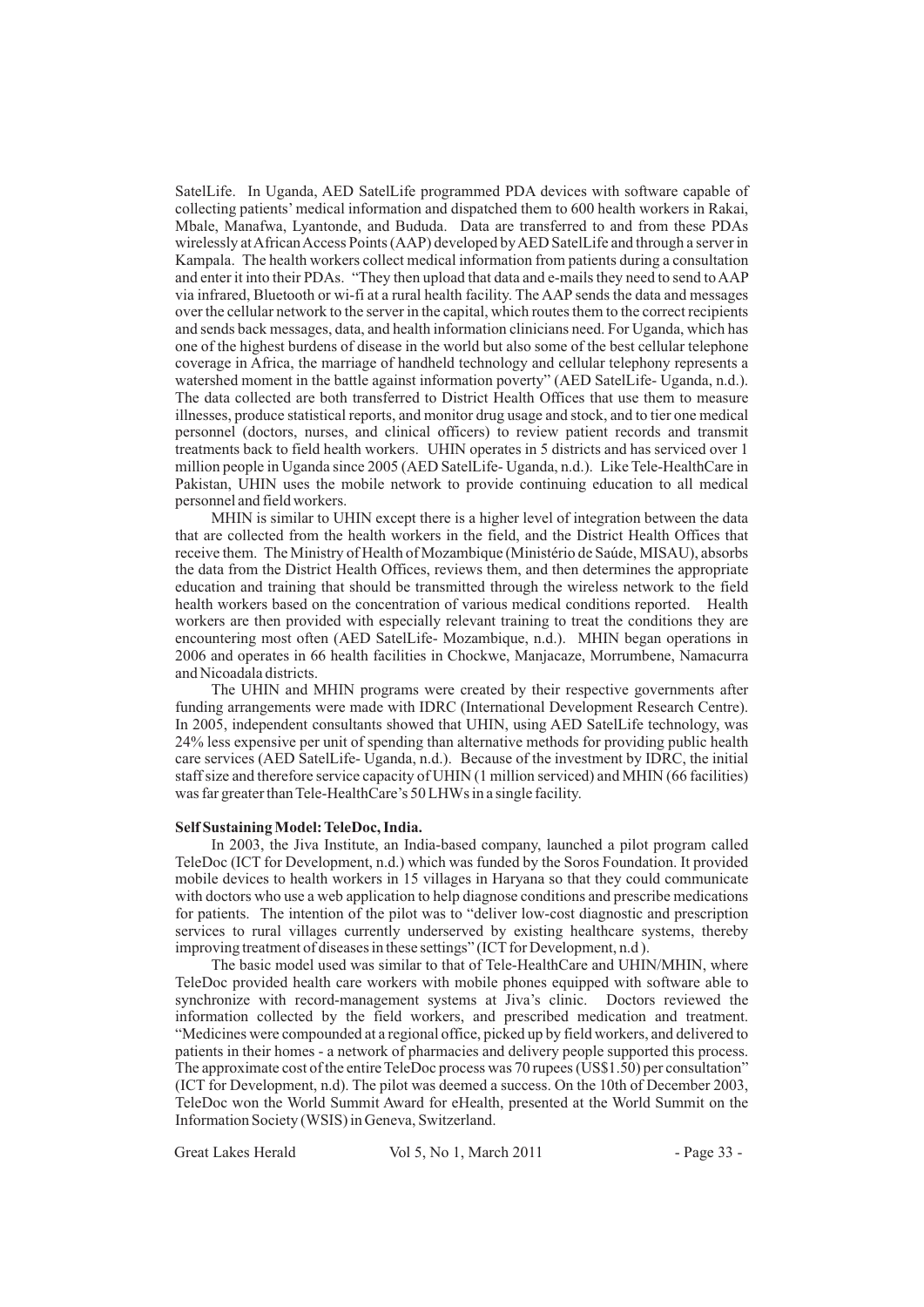Based on the success of the pilot, Jiva decided to scale TeleDoc throughout India. It structured the organization as a non-profit, and implemented a franchising model for it. They also adopted a pricing strategy that allowed it to become cash positive relatively quickly. As part of the expansion, Jiva planned to develop software based training components directly related to women's health. As part of the expansion plans, Jiva and its franchisees continued providing cell phones to field workers, and charging nominal fees to patients. Franchise owners acted as the connection between field workers and doctors. "The TeleDoc field team collects data about illness and symptoms from rural patients on a case-by case basis… data are input to the GPRS data network through the J2ME application interfaces (e.g., patient records). These data elements reach the central database of TeleDoc doctors at Jiva's clinic. The doctors go through the descriptions of every case, and corresponding treatment procedures and prescriptions are messaged back to the TeleDoc field workers. The TeleDoc field workers, in turn, collect the prescribed medicines from their local franchisee and distribute them to the patients. The consultation fee and medicine fees are collected by the field workers and sent back to the central office via the franchisee network" (Bandopadhyay & Singh, 2006). During the year 2006, Jiva intended to provide consultation to nine million patients in 1,000 villages. At this volume, Jiva should have \$1 million net surplus per year (Bandopadhyay & Singh, 2006).

TeleDoc was able to develop a revenue generating model that helped attract franchisees, allowing the program to grow much faster than it might otherwise have. TeleDoc is unique among telemedicine program operators for this self-sustaining model, serving as an important example amongst the telemedicine programs. When franchisees seek to and achieve profits in telemedicine, they also create a "marketplace" that attracts other new organizations to enter the market based on the incentive to make profits as well. This increased participation expands the availability of health care services to rural populations much faster than other financing models have illustrated. Although this is just one organization, it is a good exemplar to illustrate the potentially important link between the expansion of telemedicine and the incentive of profits. The next model shows how this incentive for profit can accelerate the growth in telemedicine programs when several larger organizations come together

## **Global Partnerships Model: Corporate Charity, India andAfrica.**

The United Nations set out the Millennium Development Goals (MDGs) as a challenge to halve extreme poverty around the world by 2015, while improving education, health, and gender equality (Hospital Information Technology Europe, 2008). Numerous large multinational organizations stepped up to participate in supporting the initiative by forming partnerships. Two examples of such global partnerships, formed as a result of the MDGs, are the Ericsson-Apollo Telemedicine Networking Foundation (ATNF) mobile health services project in India, and the UN Foundation-Vodafone Foundation Partnership telemedicine project in sub-SaharanAfrica. **Ericsson-ATNF**

Apollo Telemedicine Networking Foundation is a part of the Apollo hospital network in India. It is set up as a not-for-profit organization. "ATNF works with multiple entities including the Central and State Governments, medical bodies, private and public sectors, both at domestic and international levels to popularize the concept of Telemedicine. ATNF offers customized solutions addressing telemedicine support for primary, secondary and tertiary level of healthcare. 'Medintegra WEB', the proprietary Telemedicine Application supports the platform to carry out telemedicine consultation. Apollo Hospitals provide the medical support by rendering quality healthcare through its key hospitals (Apollo Telemedicine Network Foundation, n.d.)." ATNF acts as a technology partner for the local telemedicine programs and also sells telemedicine software programs. It links its affiliated programs with doctors directly since it is a part of Apollo Hospital Network.

Ericsson (NASDAQ:ERIC) and ATNF…, have taken a major step towards helping bridge the digital divide in rural India by laying the foundation for the introduction of mobile

Great Lakes Herald Vol 5, No 1, March 2011 - Page 34 -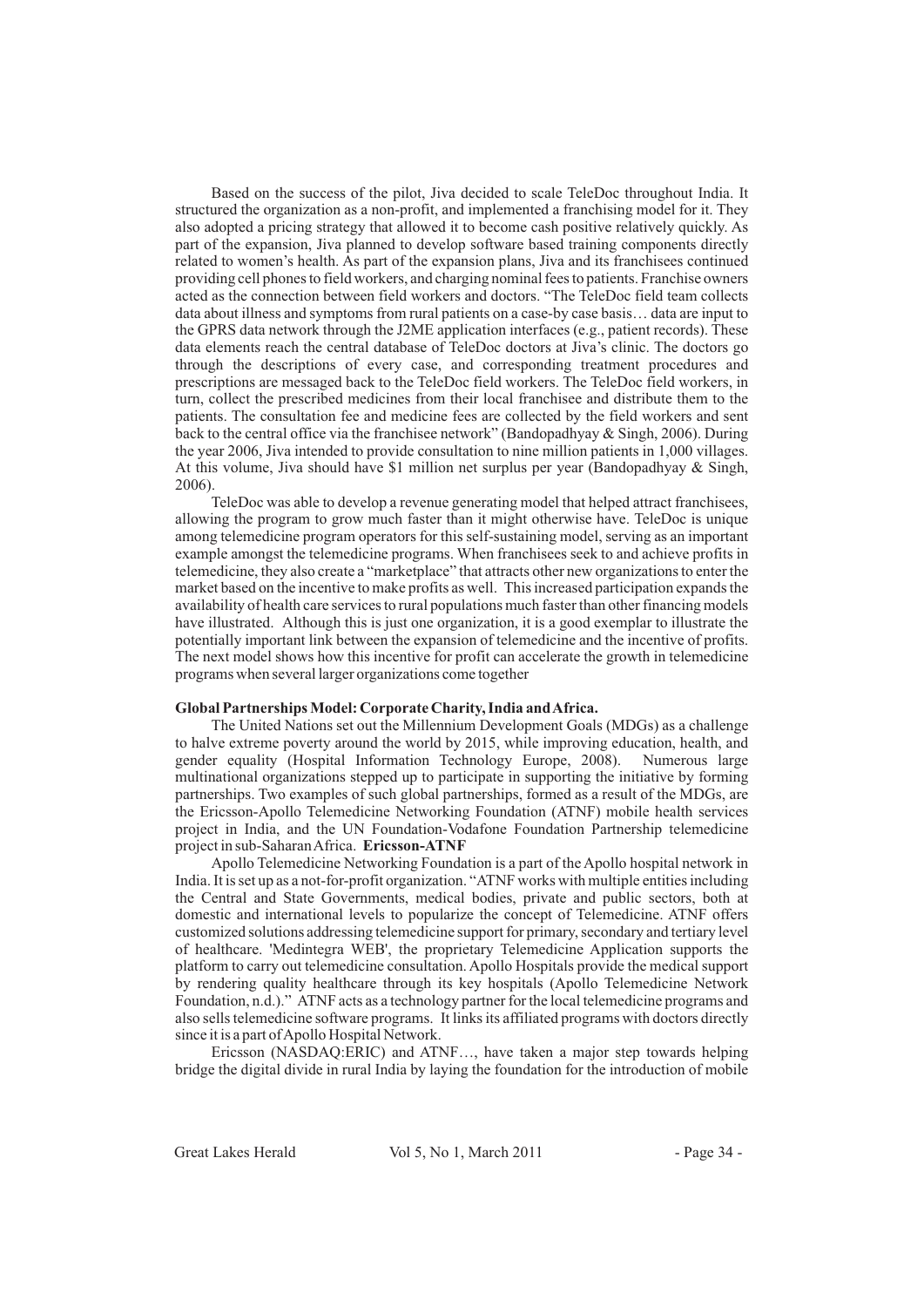health services. Telemedicine delivered using HSPA technology will enable the provision of affordable and accessible healthcare to millions of people in remote areas. Mats Granryd, President of Ericsson India, says: "Mobility has proven to be a major catalyst for social and economic empowerment, and a key ingredient in helping to bridge the digital divide. Through our ongoing partnership with Apollo, we are putting an ecosystem in place to support telemedicine applications once the 3G network is deployed." Prathap C. Reddy, Chairman of Apollo Hospitals Group, says: "With the availability of wireless technology, mobile health will be integrated into the healthcare delivery system. The new mantra could well be 'Healthcare for anyone, anywhere, anytime." (Ericsson, 2008).

Outside of its partnership with ATNF in India, Ericsson has also joined the United Nations Office for Partnerships' mHealth project, which uses telecommunications to bring mobile health applications and telemedicine to ruralAfrica. "As the leading telecom provider, Ericsson will use its expertise to head the initiative's technology stream, and will explore the use of mobile communications to deliver telemedicine to rural communities, to help to improve access to and delivery of emergency and general health services, assist with disease surveillance and control, enhance the collection of basic health data such as birth and death registration, and deliver mobile learning to health workers in remote areas. Ericsson's experience in India and Bangladesh shows that even people with an average income of US \$1.25 per day can have access to medical care with the help of mobile connectivity" (Hospital Information Technology Europe, 2008).

Though Ericsson's initial participation in providing mobile technology to rural areas of India and Africa is in response to a call from the UN, it is expected that the introduction of this technology for the purposes of healthcare will eventually expand into the more mainstream use of mobile technology in previously inactive markets. Ericsson, as the pioneer of the technology locally, may have much to gain as these rural villages of needy patients transform into marketplaces of mobile consumers in need of both mobile goods and infrastructure. Many organizations struggle to identify the appropriate products or business models to use when targeting inaccessible markets. Using charitable development projects as a method for learning the market landscape is an innovative practice. While TeleDoc in India was able to expand its business and ultimately rural health care services by attracting franchisees seeking profits, the UN is able to expand health care services in underserved areas by soliciting Ericsson's investment in exchange for access to new commercialization opportunities.

## **The Technology Partnership**

The Technology Partnership was founded in 2005, when the Vodafone Foundation committed £10 million and the UN Foundation committed £5 million towards meeting the UN's Millennium Development Goals. The Technology Partnership committed \$2 million to the mHealth project which went to support DataDyne's development initiatives and the local telemedicine programs facilitating service. "DataDyne provides free mobile phone data collection and other technologies to hundreds of non-profits … working in international development and global health" (Data Dyne.org, n.d.). The funds invested in the mHealth project started at the top of a large network and trickled down through the World Health Organization and various ministries of health to the local telemedicine program operators in 24 sub-Saharan countries (See Exhibit B below for a schematic representation of this network).

In 2008, the Technology Partnership further partnered with the World Health Organization (WHO) and the non-profit DataDyne.org with the goal to expand telemedicine programs. DataDyne's primary product, EpiSurveyor, "is an open-source application that helps healthcare workers track health data. EpiSurveyor can be downloaded to handheld devices and is easily adaptable by workers in the field. WHO, DataDyne.org and the Technology Partnership piloted EpiSurveyor in Kenya and Zambia. Its successful implementation has greatly improved the timeliness and availability of health care data, making it easier to strengthen district level healthcare programs involving immunizations against malaria and other preventative programs aimed at improving public health."

Great Lakes Herald Vol 5, No 1, March 2011 - Page 35 -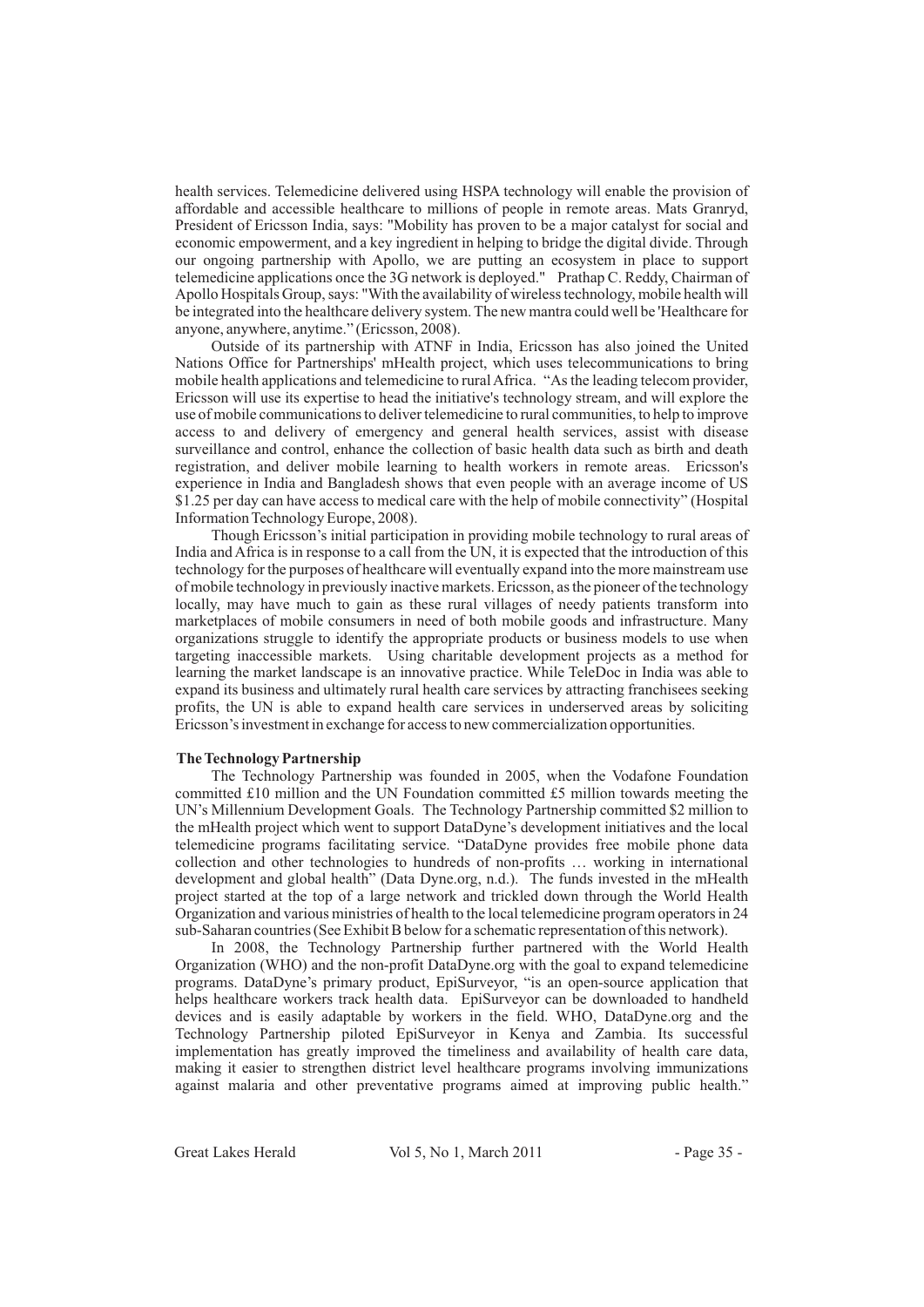(AllAfrica, Inc., September 9, 2008).

These local telemedicine program operators may have already been established or could have been founded in response to the investment made by the Technology Partnership. What is critical to take away from this example, is that the local telemedicine program operators at the bottom of the network did not have a pre-existing relationship with the investing organizations. These rural telemedicine programs only had access to the funds because they were included in a network that benefited them, the network created as the global partnerships financing model.

The global partnerships model illustrates how the United Nations was effective in attracting large organizations to invest in charitable programs that supported the Millennium Development Goals, due to the potential that they saw for future profits (Ericsson). As a result of large organizations participating in global partnerships, more telemedicine programs are created, more rural populations receive treatment, and health care is made more accessible to the underserved. The participation and investment pushes money from the top of the network down towards the ground level telemedicine service providers, expanding their capacity to serve.



Great Lakes Herald Vol 5, No 1, March 2011 - Page 36 -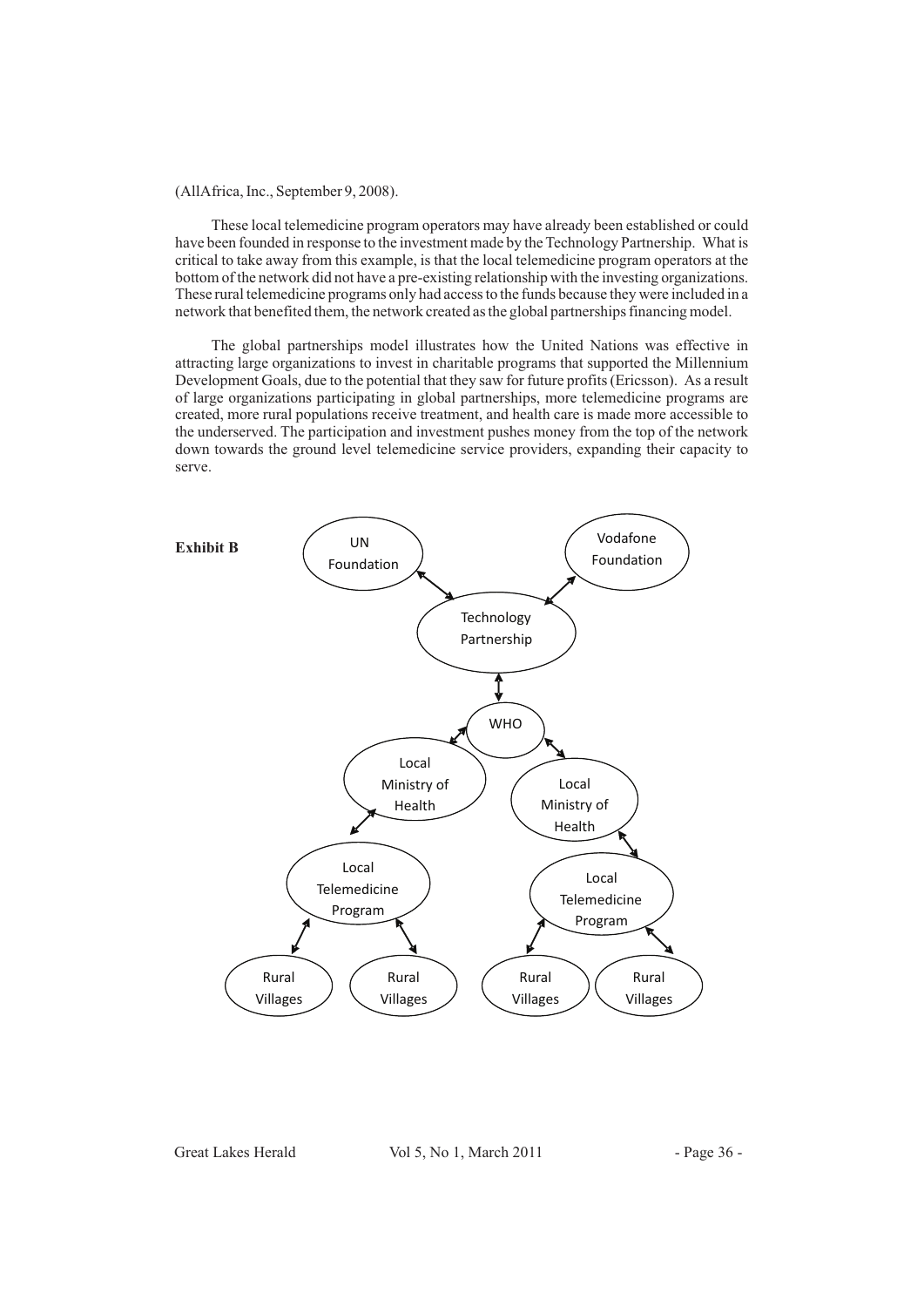Both the examples of this global partnership financial model show how innovative ways to combine the altruistic goals set by the UN, with the investment power of profit seeking large companies can lead to overall benefits all around. Under-funded areas of development, like the social need for rural healthcare, can benefit from the large investments that trickle down to the local level from the commitments made by large companies in support of charitable goals set by international agencies. Large companies benefit from learning about reaching remote marketplaces, where future profits may come from. They also get the immediate benefit of generating goodwill from supporting worthy causes. The Ericsson-ATNF example illustrates how the lure of future profits can incentivize charitable acts in the present. The UN-Vodafone example illustrates how the global partnerships financing model creates new local programs as a result of funds that trickle down the network from the top. This financing model further develops the underlying concept of the TeleDoc model: that profit can encourage organizations to participate in the telemedicine marketplace, thereby expanding health care services.

In this financing model, large multinational organizations commit to improving the quality of life for persons in undeveloped/developing countries, and this commitment comes in the form of charitable aid or investment in programs to support this objective. The investment starts at the top of the network and trickles down to governments and public health agencies with a charge to develop programs to improve education, health, living conditions, etc for their populations. Public health agencies then develop programs, such as a telemedicine program, in response to new funding. In the event a telemedicine program operator is already in place, then the public health agency may distribute funds to established programs. The actual programs are never likely to have approached these large investors for funding directly, but the existence of such partnership networks makes it possible to connect the large investors with the small programs, by creating these partnership networks. The sheer size of the large investments in certain areas, say to expand healthcare, creates an incentive that spurs growth in new programs in that priority area. The creation of numerous programs or growth of existing programs rapidly results in significantly larger proportions of rural populations receiving health care services. This financing model often results in the fastest and largest expansion of health care services to rural populations primarily as a result of the large size of the investments made possible by this method.

# **CONCLUSIONS AND FUTURE RESEARCH**

We have identified four different ways that these telemedicine programs get funded. Three of these ways are similar to the way a new venture in business may be financed, i.e. the organizer seeks capital from various sources. This can be considered to be a bottom up approach where the grass roots level organization seeks financing from larger investors in the form of government financing or grants. In contrast, the fourth and final financing model is a top-down approach. A large investment, made by a large foundation or an aid agency, and distributed through existing administrative networks like government agencies, creates incentives for growth in new and existing programs in the selected priority area. We found that this global partnerships model allows for the most rapid expansion of telemedicine. The contrast in both size and capacity between this model and others is significant and favors the top down approach to solving such social problems. The government funded programs do not face the same uncertainty and risk as a grant seeker program like Tele-HealthCare in Pakistan. However, they are not fully empowered to make their own decisions on expanding services to new rural populations because they are dependent on government financing.

All the four different financing models highlight the way that the performance and impact of the telemedicine program can vary significantly depending on the way it is financed. They are not all equally effective in their ability to sustain themselves or expand their services. The unmet demand for health care in rural areas is great, yet there is no competition in organizations rushing to provide these services. In the absence of competition, organizations do not naturally

Great Lakes Herald Vol 5, No 1, March 2011 - Page 37 -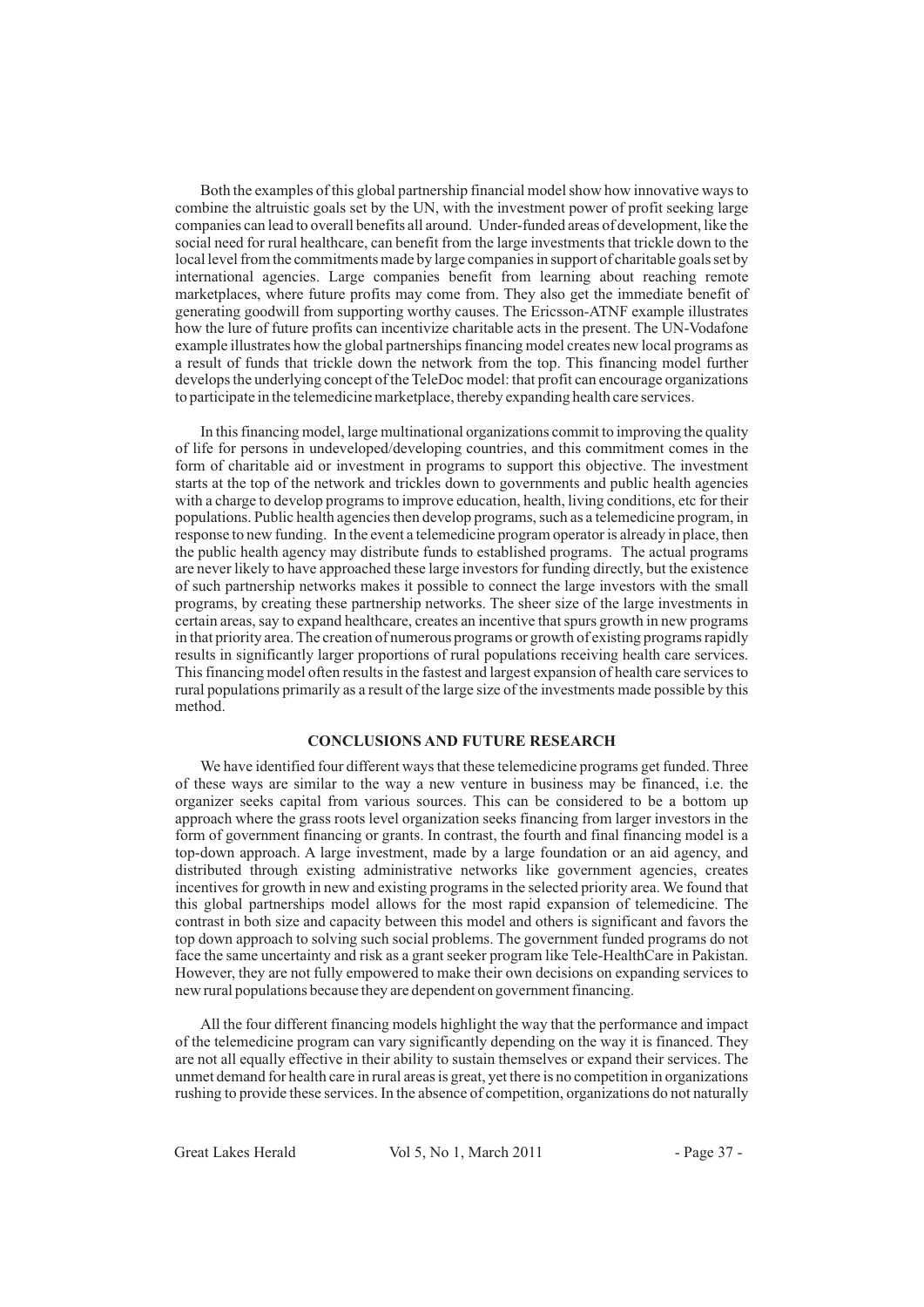have the content in which to become more agile, or offer different medical services, or otherwise manage their performance in any way that would distinguish one program from another. They are focused on providing a much needed social good by treating rural patients that would otherwise not be served. In such circumstances, to know that the different financing models can have a significant impact on performance is a valuable contribution.

Based on this survey of telemedicine programs and the financial models used to sustain these, we summarize the following conclusions:

1. Grant seeker telemedicine programs are the least likely to expand rapidly due to the exposure they face from uncertain future funding.

2. Government funded programs are more stable than grant seeker programs and may be able to serve larger populations, but these programs are restricted in their ability to expand to new geographies because of their dependence on their funding source.

3. Self-sustaining programs that offer profits have increased flexibility to expand, and operators will be incentivized to do so.

4. Global partnership model of financing telemedicine programs, like those inspired by the UN's MDGs, will attract large organizations to make significant investments in health care services in exchange for future commercialization opportunities, and these investments will allow telemedicine programs to expand rapidly at the local level despite not being directly related to the distant donor.

This early evidence has significant policy implications. Based on these conclusions, we can recommend that telemedicine programs be setup to be self-sustaining and that a greater role be taken up by global partnerships in funding such initiatives. This would mean more publicprivate partnerships to support the organizations that address this basic healthcare problem. Further research is needed to validate our main contributions. These early results are inductively derived and need further verification, which will become possible as these and other programs in the area grow. We recommend this as future research. Most of the programs are in their early stages and there is little information available currently but this should change as time goes on. We also feel that the policy implications of our study can be verified in any other domain where social goods other than telemedicine may be studied. The results should be generalizable to other situations where there are unmet needs with limited funding methods for the social programs that try to meet the need.

In summary, based on our analysis, telemedicine programs financed through the global partnerships model have the capacity to grow most rapidly and serve greater proportions of rural populations than telemedicine programs financed using other models. The significant investments made by large corporations dwarf the funds telemedicine programs are able to generate through grant programs, or through partnerships with local and foreign governments. As a result of these large corporate investments, telemedicine programs are able to expand into multiple countries at once, compared to treating one to five districts within a single country. To further grow telemedicine services, additional investments by large corporations are needed. Global agencies like the United Nations along with the governments of undeveloped countries, should seek out large corporations interested in potential commercialization opportunities in areas that do not receive sufficient health care services today. Partnerships to secure investment in health care programs can be created, perhaps in exchange for early or exclusive access to the future marketplace.

Great Lakes Herald Vol 5, No 1, March 2011 - Page 38 -